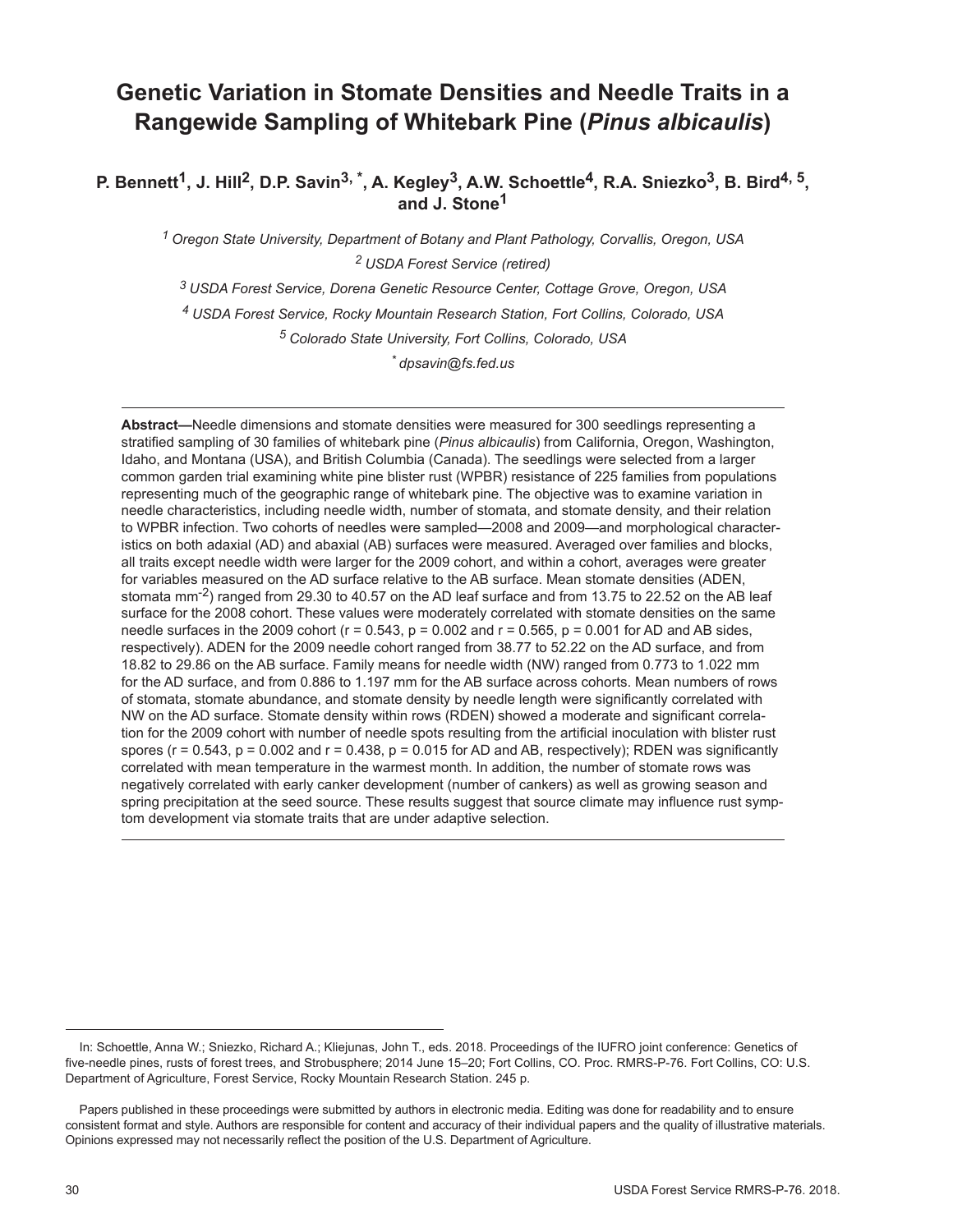### **INTRODUCTION**

Whitebark pine (WBP, *Pinus albicaulis*) occurs at high-elevation sites across much of western North America but is currently threatened in large portions of its range due to the combined effects of climate change, mountain pine beetle (*Dendroctonus ponderosae*), and white pine blister rust caused by the invasive pathogen *Cronartium ribicola*. This project investigated genetic variation in needle traits of WBP using collections from a seedling common garden trial of families representing much of the geographic range of this forest tree species. Parent tree environmental gradients due to geographic factors such as elevation, latitude, and longitude were considered as possible drivers of morphological diversification. A parallel project underway examined within-population variation in some of the same needle traits in seedling families from Crater Lake National Park in southeast Oregon (Sniezko et al., this proceedings, *Genetic Variation in Needle Traits of Whitebark Pine (Pinus albicaulis) Seedling Families: Within-Population Variation at Crater Lake National Park*; hereafter referred to as *Genetic Variation*).

Stomata mediate the exchange of oxygen, water vapor, and carbon dioxide  $(CO<sub>2</sub>)$  with the atmosphere. Control of transpiration allows plants to photosynthesize in a wide range of changing environments, and was most likely a driving force behind the ecological diversification of plants (Hetherington and Woodward 2003). Variations in stomate size and density are generally correlated with environmental variables such as atmospheric  $CO<sub>2</sub>$  concentration, as well as geographic variables such as elevation (Holland and Richardson 2009; Schoettle and Rochelle 2000). The size and density of stomata influence the rate of conductance of carbon to sites of assimilation within the leaf and regulate many other ecophysiological functions of leaf surfaces (Franks and Beerling 2009). Stomate morphology may also play a significant role in interactions with pathogens and pests. Natural openings in leaf surfaces such as stomata are important entry points for many fungal pathogens, including *C. ribicola* (Patton and Johnson 1970). Consequently, plants have evolved to regulate the stomate opening as an important part of a general response to microbial invasion (Gudesblat et al. 2009; Zeng et al. 2010).

Because many WBP populations face the imminent threat of damage by *C. ribicola*, variations in needle morphology in relation to blister rust infection are being studied together with other possible indicators of blister rust resistance. Investigation of natural variation in needle characteristics such as stomate abundance and arrangement may provide some key insights into factors influencing susceptibility to the blister rust pathogen and its geographic variation.

### **METHODS**

#### **Sample Selection and Inoculations**

A subset of 30 families was selected from a common garden inoculation study examining resistance to white pine blister rust in 225 seedling families from much of the range of WBP. Parent trees of the seedlings examined here represent eight seed zones from throughout Oregon and Washington as well as individual populations from Idaho, Montana, California, Nevada, and British Columbia (fig. 1). The seeds were sown in 2007 (see Hamlin et al. 2011 for background on seedling culture) in  $10$ -in<sup>3</sup> (164-cm<sup>3</sup>) containers, which were then placed into a randomized complete block (RCB) design before inoculation with *C. ribicola*. The seedlings were inoculated in 2008 after their second growing season. Three blocks were inoculated in early September, and the other three blocks in early October; different geographic sources of rust were used for each inoculation. Infected *Ribes* leaves were placed on wire screens atop the WBP seedlings to allow basidiospore release. Basidiospore discharge was monitored on trap slides to ensure that all trees received similar inoculum exposures. Average spore densities were 3,359 and 6,013 cm-2 for the first and second inoculations, respectively. Seedlings from all 225 families were transplanted in October 2008 to wooden boxes (0.9 m  $\times$  1.2  $m \times 0.3$  m) in the same RCB design with 12 families per box, and 20 boxes per block. Families were in row plots (up to 10 seedlings per family row plot).

In March 2010, needles from both the 2008 and the 2009 cohorts were collected from 2 seedlings per family per block in all 6 blocks; however, samples from only 5 of the 6 blocks were photographed and analyzed (300 total seedlings). Assessments of number of needle spots, number of stem infections (including zeros), and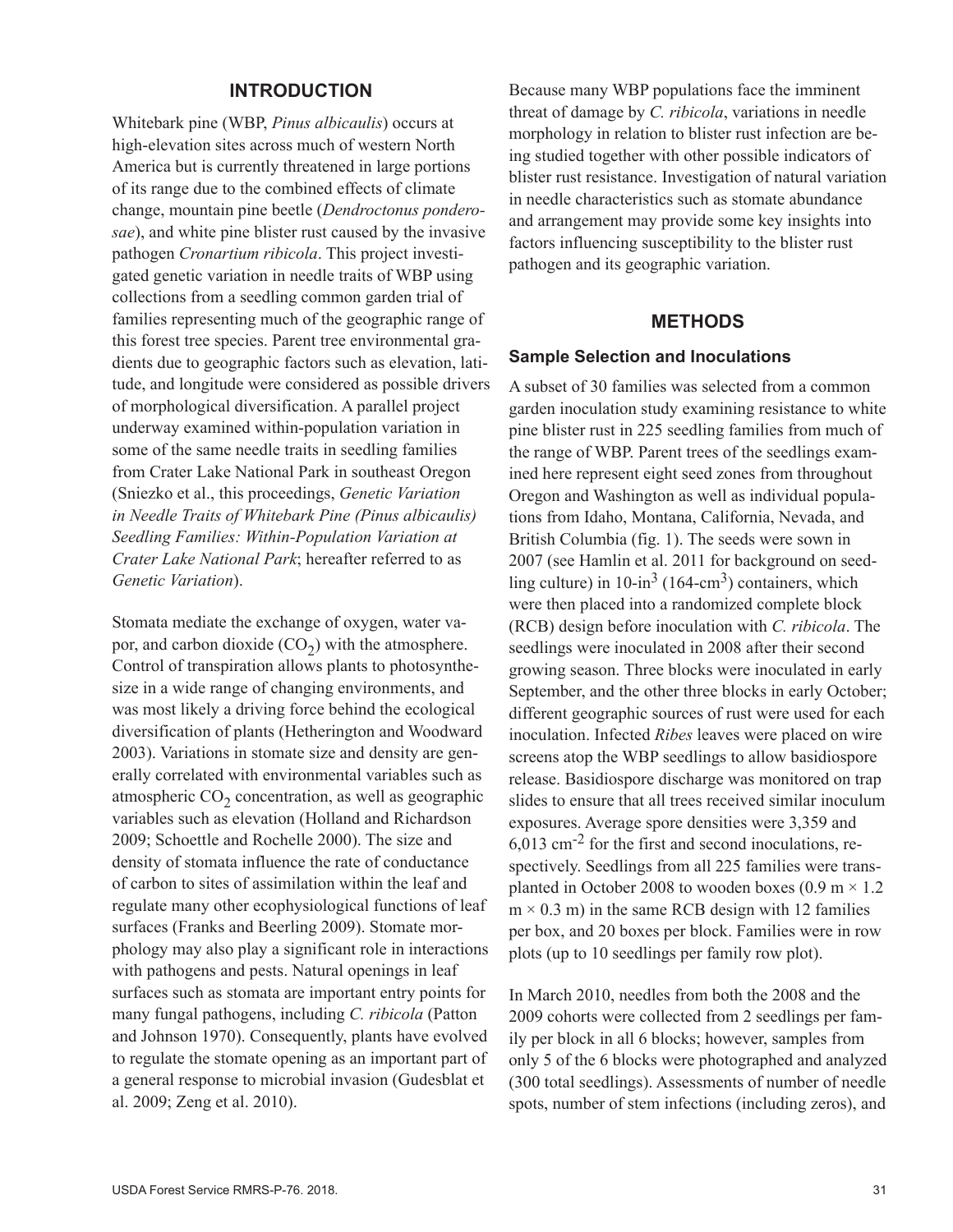

**Figure 1**—Map of parent tree locations and seed zone designations used in this study.

seedling mortality were made in late July–early August 2009 (inspection 1) and November–December 2009 (inspection 2) for all seedlings, including the sampled ones. Additional assessments of stem infection and mortality were made annually 2010–2013 but were not used in these analyses.

# **Needle Measurements and Statistical Analyses**

Needles were attached to 3-inch  $\times$  5-inch (7.6-cm)  $\times$  12.7-cm) index cards with double-sided tape and photographed with a Dino-Lite digital USB camera (AnMo Electronics Corp., Taipei, Taiwan). Needle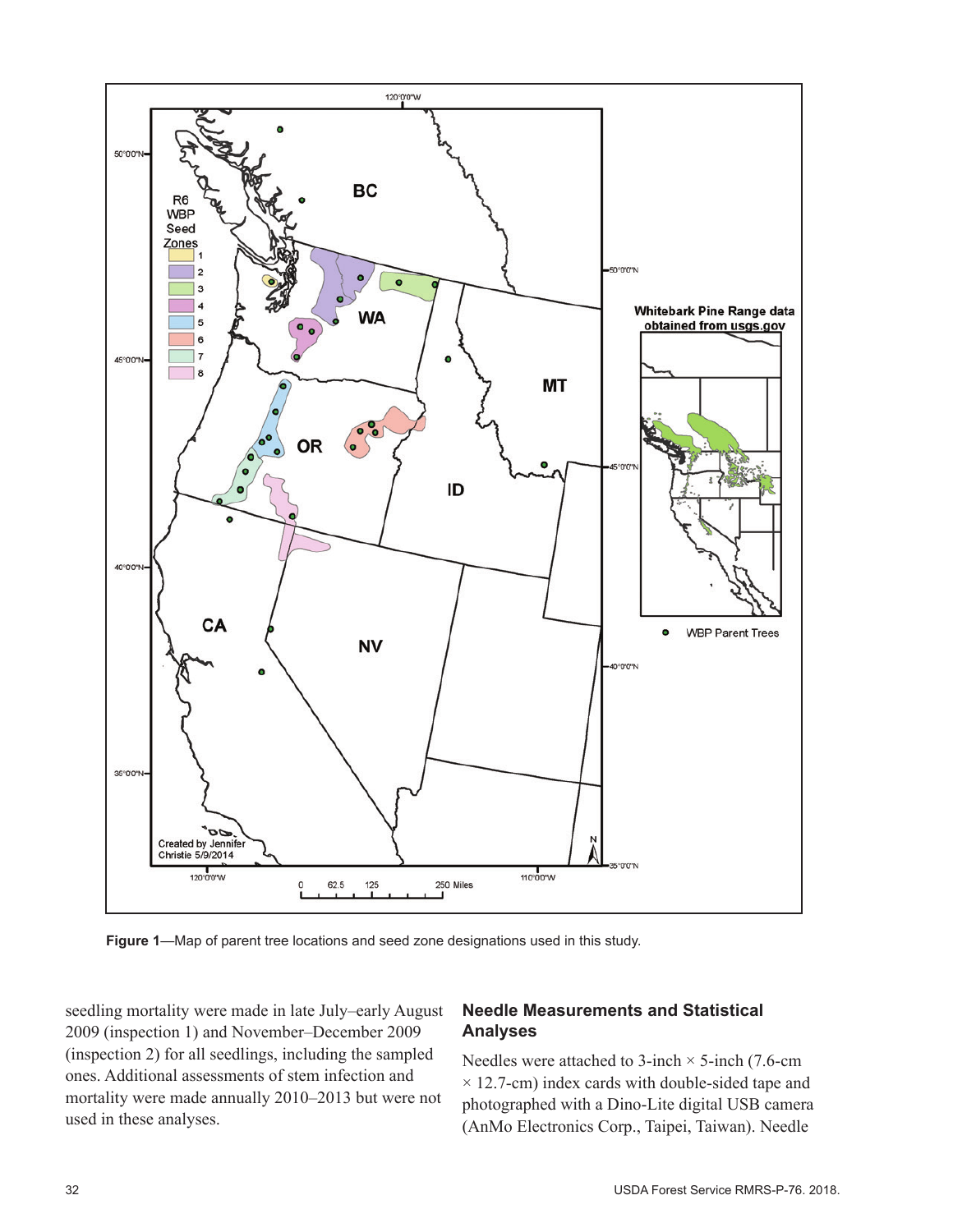dimensions and stomate densities were measured for 300 sampled seedlings (30 families  $\times$  10 seedlings per family) for both the 2008 and 2009 needle cohorts. For each seedling, four photographs were taken from both the abaxial (AB) and adaxial (AD) needle surfaces (eight photos total) at a magnification of  $200 \times$  (fig. 2a). The abaxial side is the rounded outer surface of a needle, and it typically has two resin channels running alongside the stomate rows (fig. 2b). An individual needle has two adaxial surfaces; these are the inner sides of a needle (fig. 2b). Different needles were photographed for the AB and AD sides, and two to four needles were used for each seedling to obtain the photographs. An approximately 2-mm length of needle was used for measurements; the 2-mm segments were randomly chosen from each needle surface for quantification of stomata and rows of stomata (fig. 2). Needle width was measured in magnified images using the line measure tool in the Dino-Lite software (fig. 2a). Individual seedling means were calculated by averaging these measures for each seedling, and analyses of variance (ANOVAs) and linear regressions of needle attributes were performed on these means (accounting for block differences) using R (R Core Team 2016). Family means were calculated from the mean of block means, and pairwise correlations were performed by using these means and SAS® software (version 9.4, SAS Institute Inc., Cary, North Carolina) with the CORR procedure.

A sequence of analyses was conducted to explore if stomate features mediate the influence of source climate of the seed (maternal) parent on early postinfection rust symptom development. Potential significant predictors and groups of intercorrelated predictors were explored by using 10-fold cross validation techniques with lasso and elasticnet (Friedman et al. 2008) in the glmnet package (Friedman et al. 2010) in R (R Core Team 2016). By using these penalized regression techniques, three sets of family mean stomate data (variables averaged across 2008 and 2009 needles, and those data for each year singly) were independently analyzed. Each dataset was analyzed in a two-part sequence to (1) identify stomate variables that significantly predicted disease development, and (2) identify seed source climate variables that explained variation in the stomate variables identified in step 1. Each step generated linear models to predict disease response from stomate traits and predict stomate traits from



**Figure 2**—Magnified images of leaf surfaces: (a) width and length measurements shown on photograph of adaxial leaf surface; (b) abaxial (top) and adaxial (bottom) leaf surfaces.

source climatic variables. Normalized (1961–1990) means of derived climate variables (table S1) were estimated for each source location by thin plate spline surfaces (Rehfeldt 2006).

# **RESULTS**

## **Family (Geographic) Variation in Needle Morphologies**

# *Numbers of Stomata, Stomate Density, Numbers of Rows of Stomata*

Families differed significantly for mean number of stomata (nSTOM) on the AD and AB leaf surfaces (ANOVA,  $P < 0.0001$  for both sides). Although nSTOM for the 2008 and 2009 cohorts differed significantly (ANOVA, *P* < 0.0001), they were highly correlated with each other. Family mean nSTOM ranged from 46.75 to 73.73 on the AD surface and from 25.25 to 46.58 on the AB surface in the 2008 cohort; means for the 2009 cohort ranged from 70.00 to 98.65 and 39.88 to 66.01 on the AD and AB surfaces, respectively (table 1). The coefficient of variation for nSTOM on the AD surface was 10.0 and 8.3 percent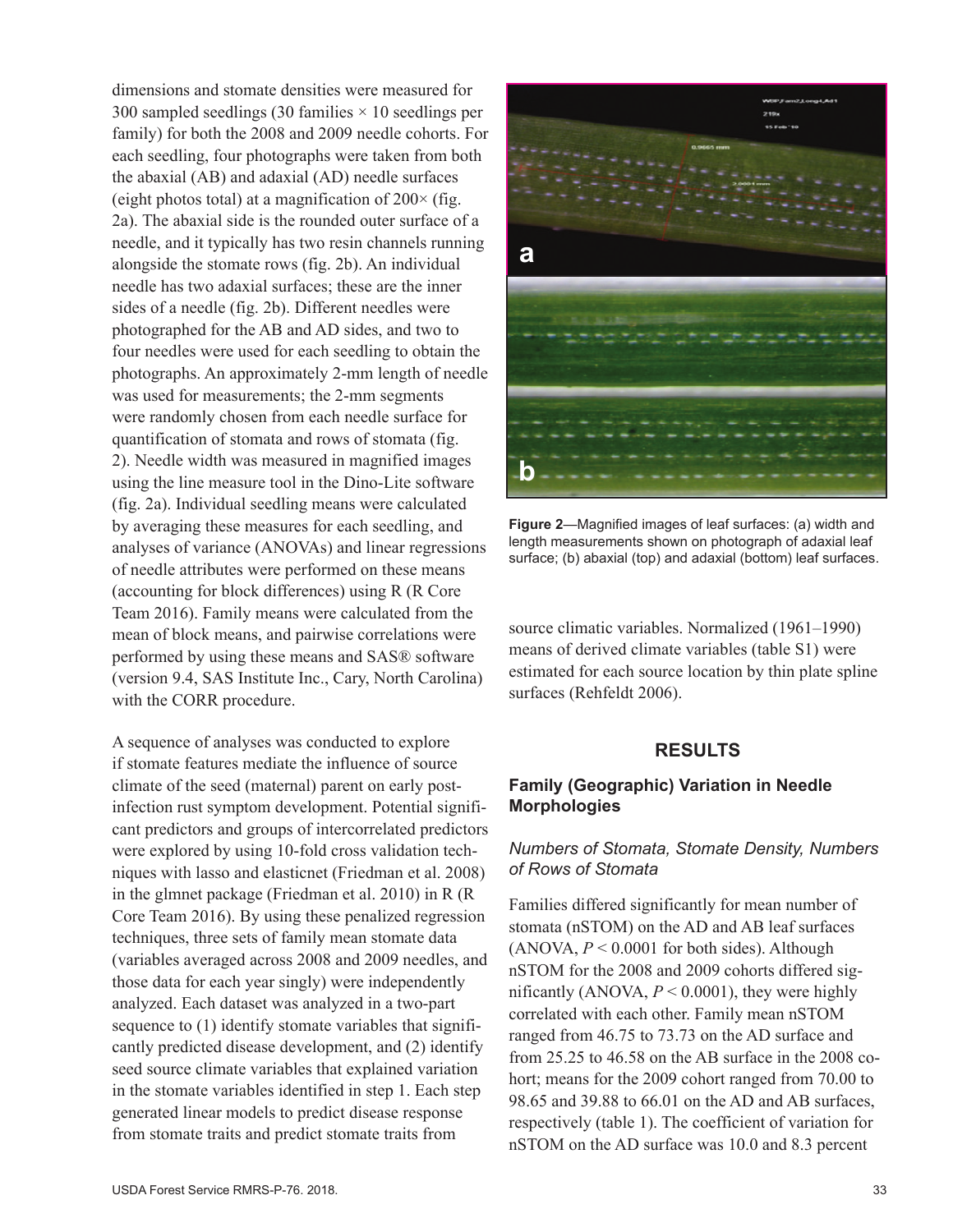|                         |                                                                      | Range among source locations |         |
|-------------------------|----------------------------------------------------------------------|------------------------------|---------|
| <b>Climate variable</b> | <b>Definition</b>                                                    | max                          | min     |
| mat                     | Mean annual temperature degrees C                                    | 5.4                          | $-1.2$  |
| map                     | Mean annual precipitation                                            | 3320                         | 497     |
| gsp                     | Growing season precipitation, April to September                     | 837                          | 188     |
| mtcm                    | Mean temperature in the coldest month degrees C                      | $-1.2$                       | $-11.8$ |
| mmin                    | Mean minimum temperature in the coldest month degrees C              | $-4.9$                       | $-18.1$ |
| mtwm                    | Mean temperature in the warmest month degrees C                      | 14.3                         | 8.8     |
| mmax                    | Mean maximum temperature in the warmest month degrees C              | 23                           | 13.6    |
| sday                    | Julian date of the last freezing date of spring                      | 198                          | 172     |
| fday                    | Julian date of the first freezing date of autumn                     | 260                          | 222     |
| ffp                     | Length of the frost-free period                                      | 87                           | 22      |
| dd <sub>5</sub>         | Degree-days >5 degrees C (based on mean monthly temperature)         | 1142                         | 370     |
| gsdd5                   | Degree-days >5 degrees C accumulating within the frost-free period   | 622                          | 118     |
| d <sub>100</sub>        | Julian date the sum of degree-days >5 degrees C reaches 100          | 190                          | 143     |
| dd <sub>0</sub>         | Degree-days <0 degrees C (based on mean monthly temperature)         | 1776                         | 394     |
| mmindd0                 | Degree-days <0 degrees C (based on mean minimum monthly temperature) | 3450                         | 1162    |
| smrpb                   | Summer precipitation balance (jul+aug+sep)/(apr+may+jun)             | 1.03                         | 0.45    |
| smrsprpb                | Summer/Spring precipitation balance<br>$(iul+aug)/(apr+may)$         | 1.2                          | 0.27    |
| sprp                    | Spring precipitation (apr+may)                                       | 386                          | 89      |
| smrp                    | Summer precipitation (jul+aug)                                       | 168                          | 36      |
| winp                    | Winter precipitation (nov+dec+jan+feb)                               | 1806                         | 205     |

**Table S1**—Climate variables and their ranges for seed sources used in this study using the model by Rehfeldt (2006).

for the 2008 and 2009 needle cohorts, and 15.4 and 11.4 percent for AB surfaces in the 2008 and 2009 cohorts, respectively. The total number of stomata on the AD surface of the needles from each of the 2008 and 2009 cohorts was strongly correlated with needle width for that year (table 2), and similar but weaker trends were observed for the AB surface. On average, there were fewer stomata per unit length of row (RDEN) on the AB surface (10.08 and 11.81 for 2008 and 2009, respectively) than on the AD surface (10.84 and 12.33 for 2008 and 2009, respectively) (table 1).

Family mean number of rows of stomata (nROWS) varied from 2.31 to 3.48, and from 1.31 to 2.14 on the AD and AB surfaces, respectively, in the 2008 cohort; family mean nROWS for the 2009 cohort ranged from 2.98 to 3.80 and 1.73 to 2.78 for the AD and AB surfaces, respectively (table 1); there were 1.60 to 1.69 times as many nROWS on the AD side relative to the AB side for the 2009 and 2008 cohorts, respectively. The number of rows on the AD surface for the 2008 and 2009 cohorts was significantly correlated with

NW of both the AD and AB surfaces for the respective cohorts (table 2). There was also a moderate correlation between the nROWS on the AB surface in the 2008 cohort and RDEN on the AD surface of the 2008 cohort ( $r = 0.374$ ,  $P = 0.042$ ). nSTOM was generally highly correlated with nROWS on the corresponding needle surface within the same needle cohort; for example, nSTOM for AD surfaces in the 2009 cohort was highly correlated with nROWS for AD surfaces in the 2009 cohort ( $r = 0.879$ ,  $P < 0.0001$ ).

Stomate density (ADEN) varied from 36.18 stomata mm-2 (range of family means: 29.30–40.57) to 44.99 (38.77–52.22) on the AD surfaces, and from 17.12 (13.75–22.52) to 22.91 (18.82–29.86) on the AB needle surfaces in the 2008 and 2009 needle cohorts, respectively (table 1). There was a positive correlation between AD and AB ADEN in the 2009 cohort  $(r = 0.414, P = 0.023)$  but not in the 2008 cohort  $(r = 0.287, P = 0.12)$ . Values of ADEN were positively correlated between the 2008 and 2009 cohorts for both needle surfaces (*r* = 0.543, *P* = 0.002 and *r* = 0.565,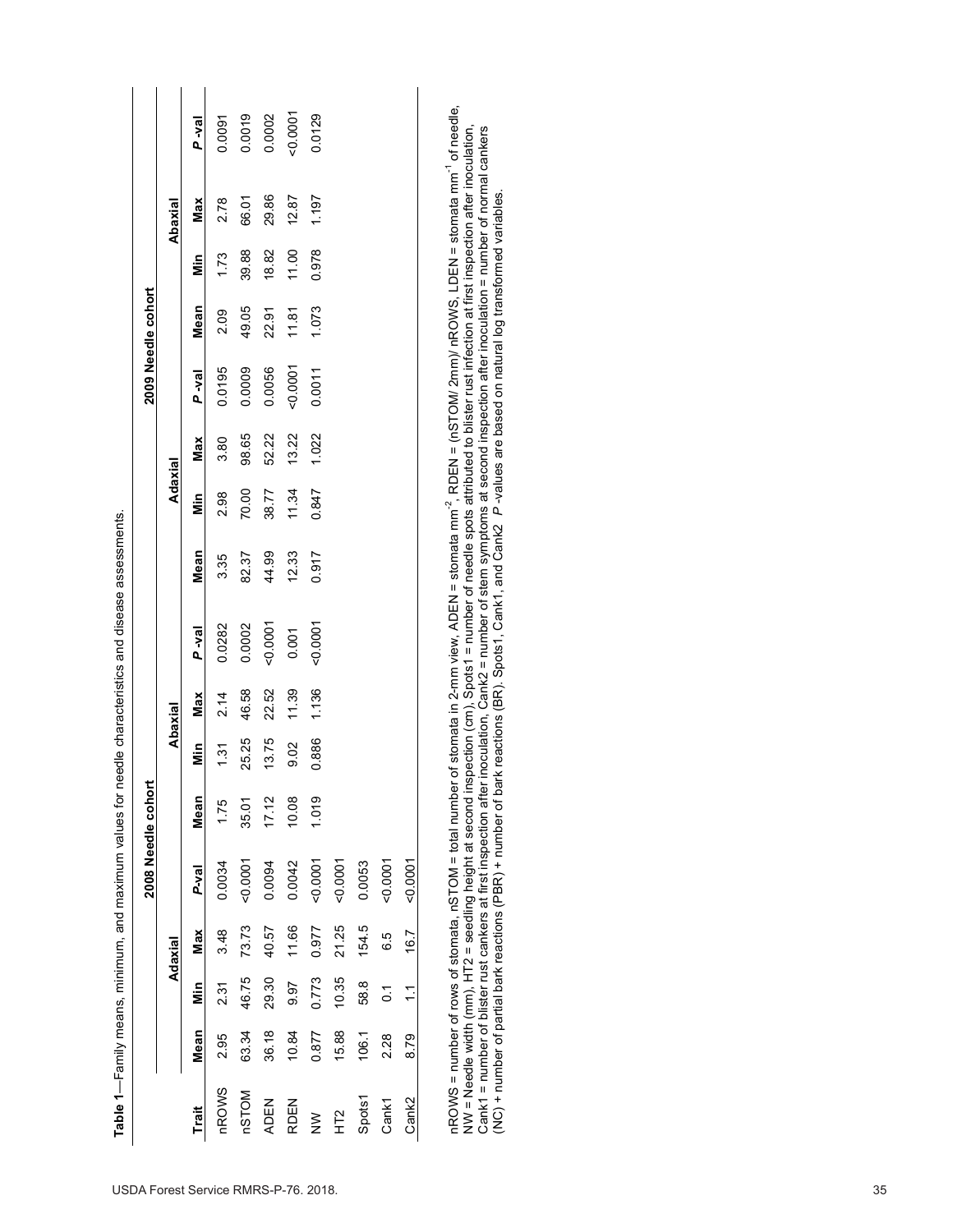**Table 2**—Correlation table for needle morphological characteristics related to needle width.

|                       |          | <b>NW AD 08</b> |       | <b>NW AD 09</b> |          | <b>NW AB 08</b> |       | <b>NW AB 09</b> |
|-----------------------|----------|-----------------|-------|-----------------|----------|-----------------|-------|-----------------|
| <b>Characteristic</b> |          | P               |       | P               | r        | P               |       | P               |
| nROWS AD 08           | 0.718    | < 0.001         | 0.281 | 0.133           | 0.643    | 0.0001          | 0.372 | 0.043           |
| nROWS AD 09           | 0.100    | 0.599           | 0.568 | 0.001           | 0.173    | 0.361           | 0.603 | 0.0004          |
| nROWS AB 08           | 0.466    | 0.009           | 0.203 | 0.282           | 0.423    | 0.020           | 0.187 | 0.324           |
| nROWS AB 09           | $-0.251$ | 0.181           | 0.063 | 0.740           | $-0.233$ | 0.216           | 0.049 | 0.798           |
| nSTOM AD 08           | 0.708    | < 0.001         | 0.386 | 0.035           | 0.666    | < 0001          | 0.482 | 0.007           |
| nSTOM AD 09           | 0.304    | 0.102           | 0.555 | 0.001           | 0.347    | 0.060           | 0.604 | 0.0004          |
| nSTOM AB 08           | 0.417    | 0.022           | 0.207 | 0.273           | 0.395    | 0.031           | 0.189 | 0.316           |
| nSTOM AB 09           | $-0.100$ | 0.598           | 0.151 | 0.424           | $-0.098$ | 0.608           | 0.125 | 0.511           |

*r* = Pearson correlation coefficient, *P* = *P*-value, **nROWS** = number of rows of stomata, **nSTOM** = number of stomata, **NW** = Needle width (mm), **AD** = adaxial needle surface, **AB** = abaxial needle surface, **08** = 2008 needle cohort, **09** = 2009 needle cohort.

 $P = 0.001$  for AD and AB sides, respectively). ADEN did not correlate significantly with NW but was correlated with nROWS on the same needle surface within the same cohort. For instance, ADEN on the AD needle surface in the 2009 cohort correlated with nROWS on the AD needle surface in the 2009 cohort  $(r = 0.674, P \le 0.0001)$ , but not the AD or AB surfaces in the 2008 cohort.

### **Needle Width**

The width of AD and AB surfaces of needles (NW) from both cohorts varied significantly between families across the range of whitebark pines sampled for this analysis (ANOVA): *P* = 0.0011 (AD 2009), 0.0129 (AB 2009), <0.0001 (both AD and AB 2008) (table 1). The family means for NW on the AD surfaces averaged over the 2008 and 2009 cohorts was 0.897 mm; the NW for the AB surfaces averaged over the 2008 and 2009 cohorts was 1.046 mm. The coefficient of variation for NW was similar in magnitude within a cohort: 6.4 and 4.6 percent on the AD surfaces and 6.7 and 4.2 percent on the AB surfaces for 2008 and 2009, respectively.

Although the mean NW of the AB side was greater than that of the AD sides by a factor of 1.166 (due to its curvature), there were fewer stomata, as well as fewer rows of stomata on the AB side (1.92 rows AB vs. 3.15 rows AD). nSTOM and nROWS were correlated with NW on the AD and AB surfaces in the corresponding needle cohorts, except for nSTOM and nROWS for the AB side in the 2009 needle cohort (table 2).

### **Disease and Climate Correlations**

Stomate traits were correlated with disease symptom traits (table 3). Averaged over 2008 and 2009, the number of spots present on the entire seedling at the first inspection (Spots1) was predicted by RDEN on both the AD and AB sides (table 3). Although the 2009 stomate traits showed similar relationships to the yearly averaged data, stomate features of 2008 needles lacked the same level of predictive power ( $P = 0.072$ ) and *P* = 0.0019, for RDEN 2008 and AD 2009, respectively). Cank1 and Cank2 were predicted by nROWS (AD) (negative correlation) for the yearly averaged stomate trait and the 2008 needle cohort, but there were no significant correlations when traits for 2009 needles were analyzed separately. In summary, RDEN (AD), RDEN (AB), and nROWS (AD) predicted disease symptoms traits and were used going forward for the climate variable analyses.

Elasticnet identified three groups of correlated seed source climate variables that correlated with RDEN (AD) and RDEN (AB) from the yearly averaged stomate data (table 4). The climate variables within a group were highly intercorrelated, and univariate analyses and LASSO were used to prioritize the variable with the greatest predictive power in each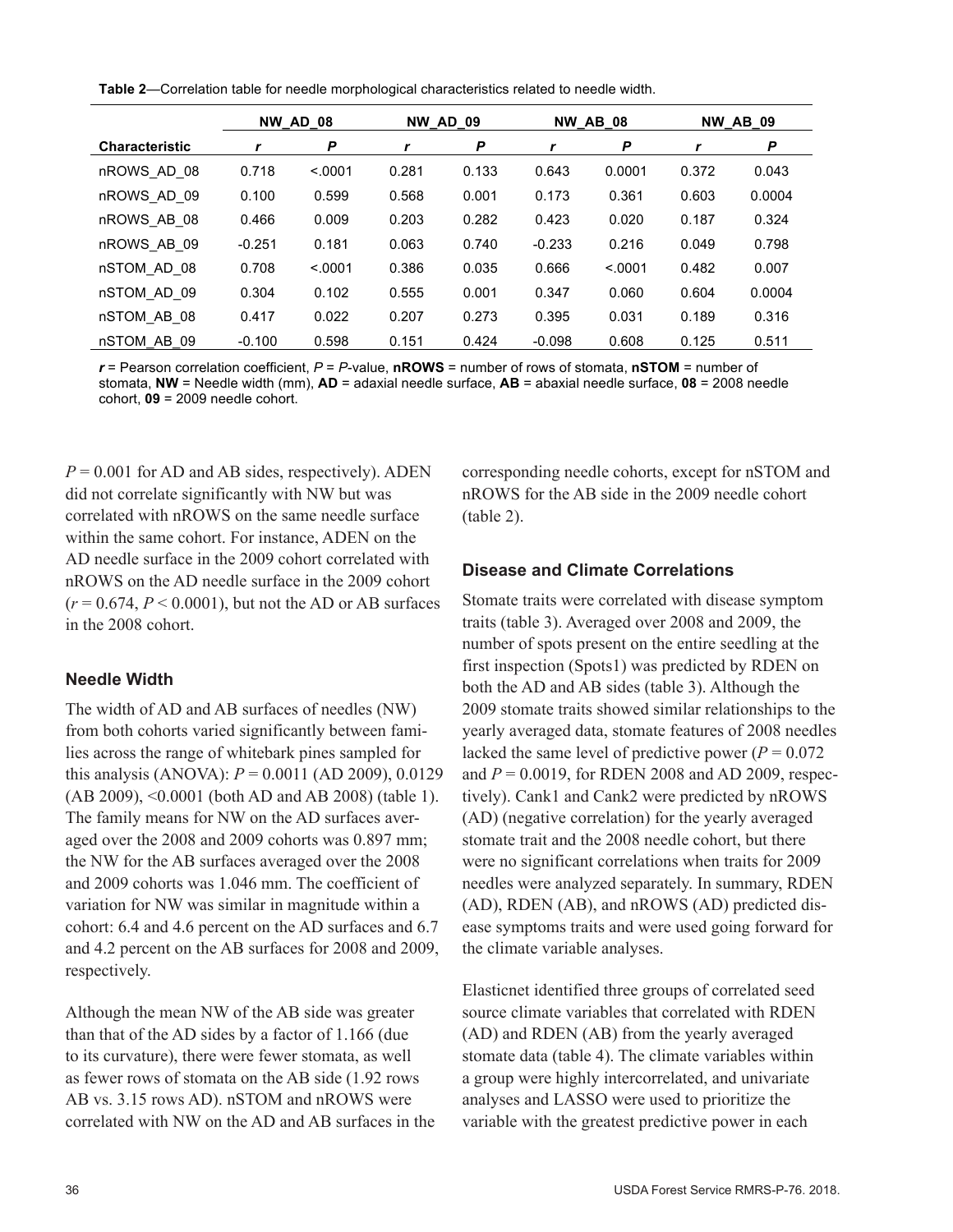| symptom<br><b>Disease</b> |                                                         | stomate traits<br>Ave.        | 2008 Stomate traits            | 2009 Stomate traits           |
|---------------------------|---------------------------------------------------------|-------------------------------|--------------------------------|-------------------------------|
| <b>Spots1</b>             | Stomate traits that                                     | RDEN(AD)**                    | RDEN(AD)*                      | <b>RDEN(AD)***</b>            |
|                           | predict disease symptom<br>trait                        | RDEN(AB)**                    |                                | RDEN(AB)**                    |
|                           | Model                                                   | $Y = (27.35)$ RDEN(AD)-210.76 |                                | $Y = (29.76)$ RDEN(AD)-260.96 |
|                           |                                                         | $Y = (19.78)$ RDEN(AB)-110.39 |                                | $Y = (20.30)$ RDEN(AB)-133.64 |
|                           | P-value                                                 | 0.010                         |                                | 0.0019                        |
|                           |                                                         | 0.031                         |                                | 0.015                         |
| <b>Cank1</b>              | predict disease symptom<br>Stomate traits that<br>trait | nROWS(AD)*                    | nROWS(AD)**                    | $\mathbf i$                   |
|                           | Model                                                   |                               | $Y = (-2.68)$ nROWS(AD) +10.19 |                               |
|                           | P-value                                                 |                               | 0.011                          |                               |
| Cank2                     | predict disease symptom<br>Stomate traits that<br>trait | nROWS(AD)**                   | nROWS(AD)*                     | ł                             |
|                           | Model                                                   | $Y = (-7.82)$ nROWS(AD)+33.43 |                                |                               |
|                           | P-value                                                 | 0.044                         |                                |                               |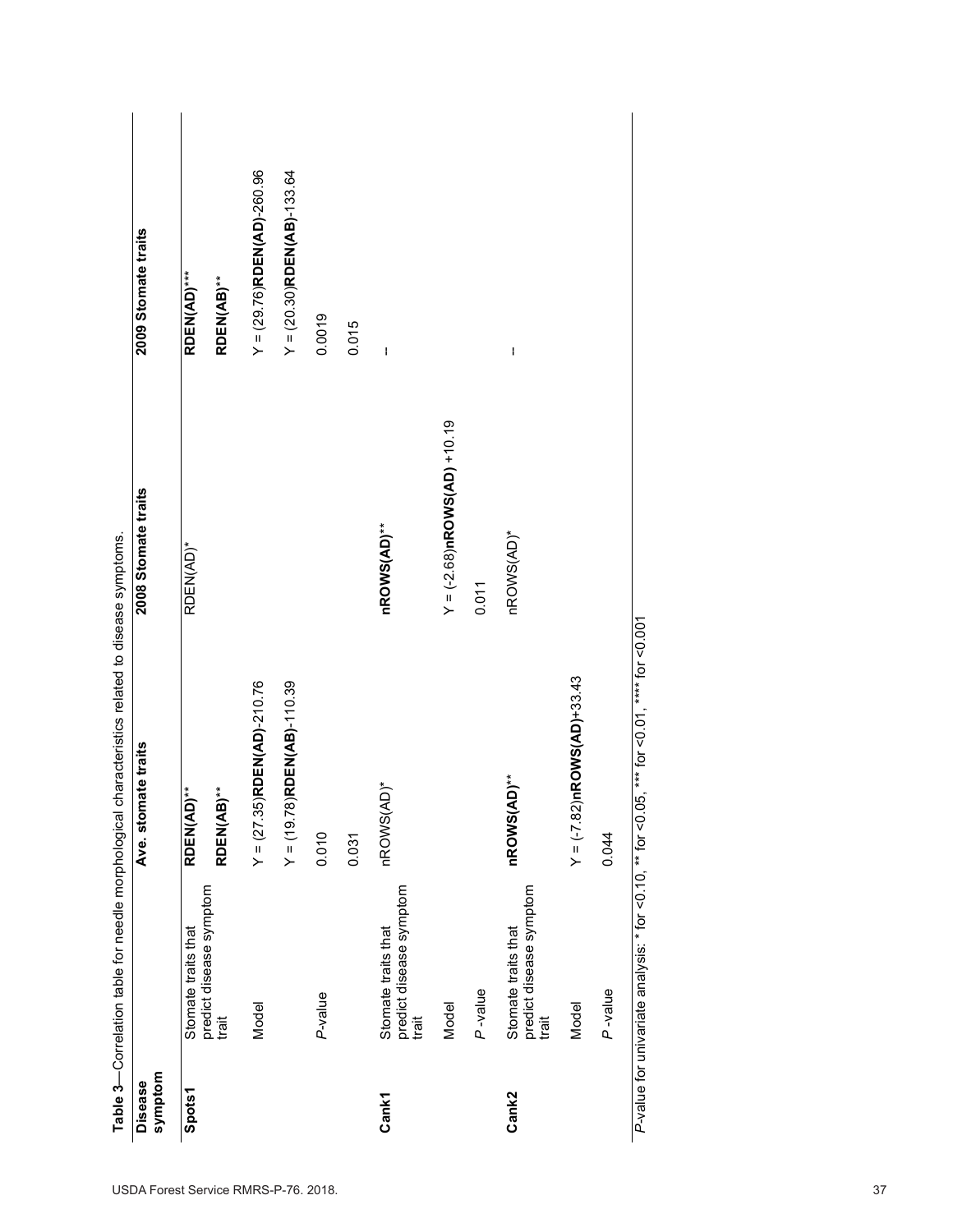| <b>Stomatal trait</b> |                                                     | Ave. stomate trait                           | 2008 stomate trait                           | 2009 stomate trait                           |
|-----------------------|-----------------------------------------------------|----------------------------------------------|----------------------------------------------|----------------------------------------------|
| <b>RDEN(AB)</b>       | Climatic variables<br>that predict<br>stomate trait | mtwm*, dd5*                                  | --                                           | mtwm**, mmax**                               |
|                       | Model                                               |                                              |                                              | $Y = (0.19)$ mtwm +<br>9.46                  |
|                       | $P$ -value                                          |                                              |                                              | 0.030                                        |
| <b>RDEN(AD)</b>       | Climatic variables<br>that predict<br>stomate trait | mtwm**, dd5**, gsdd5**                       | mat*, mtwm**, dd5**,<br>gsdd5**, d100**      | mtwm**, dd5*, gsdd5*                         |
|                       | Model                                               | $Y = (0.28)$ mtwm +<br>$(1.51)$ smrpb + 7.35 | $Y = (0.27)$ mtwm +<br>$(1.30)$ smrpb + 6.81 | $Y = (0.28)$ mtwm +<br>$(1.72)$ smrpb + 7.90 |
|                       | $P$ -value                                          | 0.006                                        | 0.008                                        | 0.012                                        |
| nROWS(AD)             | Climatic variables<br>that predict<br>stomate trait | sprp**, gsp**                                | gsp*, sprp**                                 | sprp*                                        |
|                       | Model                                               | $Y = (0.0012)$ sprp+2.94                     | $Y = (0.0014)$ sprp+2.71                     |                                              |
|                       | $P$ -value                                          | 0.023                                        | 0.048                                        |                                              |

**Table 4**—Correlation table for needle morphological characteristics related to climate variables. See table S1 for climate variable definitions.

*P*-value for univariate analysis: \* for <0.10, \*\* for <0.05, \*\*\* for <0.01, \*\*\*\* for <0.001

group. The first group that correlated with the yearly averaged RDEN (AD) and RDEN (AB) included mean temperature in the warmest month (mtwm), degree-days  $>5$  °C (dd5), and degree-days  $>5$  °C accumulating within the frost-free period (gsdd5), each of which was a significant predictor of RDEN (AD) in univariate analyses, with mtwm providing the best fit. The second group included summer precipitation balance (smrpb) and summer/spring precipitation balance (smrsprpb), which were not significant predictors, but did significantly improve the model fit when combined with mtwm (Akaike's information criterion was used as the criterion). The third group of correlated predictors, Julian date of the last freezing date of spring (sday) and length of the frost-free period (ffp), were not significant singly and did not improve the overall fit when modeled with the previous variables. RDEN (AB) for 2009 was best predicted by mtwm alone with no improvement in fit with additional predictors. Elasticnet identified one group of climate variables, growing season precipitation (gsp) and spring precipitation (sprp), which correlated with the yearly averaged nROWS (AD), providing the best fit

with sprp. nROWS (AD) for 2008 and 2009 singly showed mixed results; gsp and sprp were only weakly correlated with 2009 nROWS (AD), and sprp provided the best univariate model for 2008 nROWS (AD).

### **DISCUSSION**

One of the main objectives of this study was to describe the genetic variation in needle morphology for seedling families from parent trees representing much of the range of *Pinus albicaulis*. Needle traits correlated well between the 2008 and 2009 cohorts, and in most cases, some factors such as needle width were significantly associated with measures of stomate abundance (table 2). Family means for all traits stomate counts, stomate densities, and needle dimensions—for the 2009 cohort were larger than those of the 2008 cohort (table 1). A study examining withinpopulation genetic variation for the same morphological traits (2009 needle cohort) from this same common garden trial showed similar means and ranges for 22 families from Crater Lake National Park (Sniezko et al., this proceedings, *Genetic Variation*).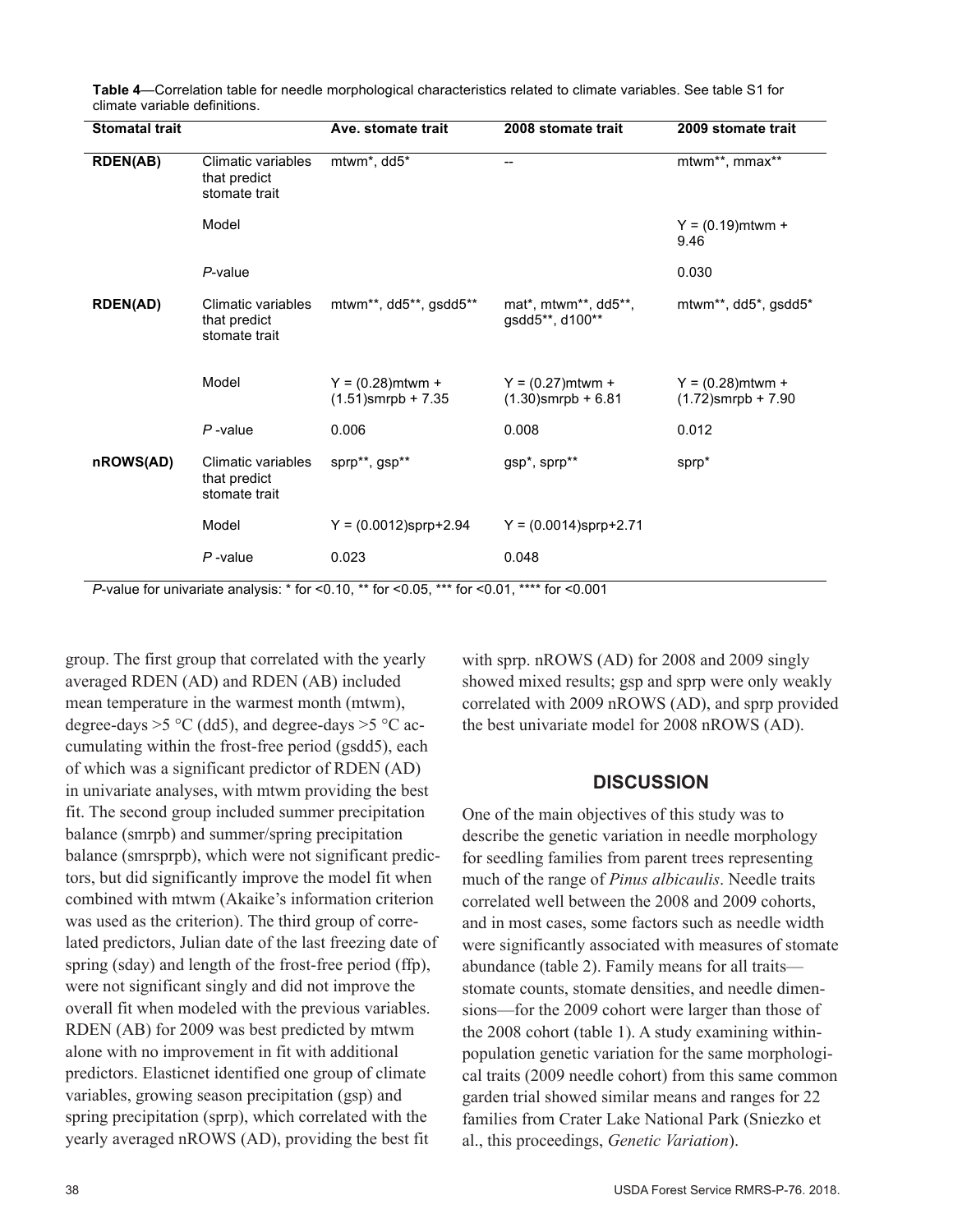Needle morphology may be of interest when considering factors that influence disease infection. Spores of the nonnative blister rust pathogen, *C. ribicola*, are deposited on needle surfaces and typically enter needles through the stomata. Morphological factors, such as stomate density or stomate size, might affect the probability of successful pathogen infection and establishment. In the case of western white pine (*P. monticola*), several factors that contributed to reduced needle lesion frequency included stomate size and shape, as well as needle surface characteristics such as cuticle chemistry (Woo et al. 2001). In the current study disease incidence and severity were represented by number of needle spots and cankers observed in approximately the first year after inoculation. There was a significant positive correlation between RDEN and the number of needle spots at the first inspection after inoculation, suggesting that RDEN may have some influence on the successful entry of the pathogen into foliage, at least for WBP. In an examination of withinpopulation genetic variation, the relationship between RDEN and needle spots was also significant and positive within the Crater Lake National Park population (Sniezko et al., this proceedings, *Genetic Variation*). However, RDEN was not significantly associated with the number of cankers at either inspection, so RDEN does not appear to be related to post-infection disease development.

The number of stomate rows was negatively correlated with the number of cankers that developed on seedlings. This result might be counterintuitive, as one might expect greater numbers of stem symptoms associated with more rows (and in general, greater numbers) of stomata, providing greater potential frequency of infection. However, this study did not include measures of stomate size and activity, which may also help regulate entry of the fungus into the stem or other means of resistance that may be expressed in the needles or at the interface between the short shoot and the stem. Stomate features may only indirectly affect post-infection disease development, and this may be mediated through other associated physiological or biochemical processes.

Another objective of this study was to examine the extent to which geographical or environmental variables affecting the seed (mother) tree in the wild result in stomate differences in a common garden. Climatic

features such as vapor pressure deficit vary along latitudinal and elevational gradients and are expected to influence needle characteristics such as stomate density due to the varying degrees to which trees must regulate water loss (Letts et al. 2009). In a study of needle morphology in *P. flexilis*, a significant decrease in stomate density was observed with increasing elevation, most likely in response to the relatively xeric conditions at higher elevations (Schoettle and Rochelle 2000). Although variables such as elevation and latitude have previously been identified as potential drivers of variation in stomate abundance and needle morphology in conifers, the variation in the abundance and density of stomata across the families in this study could not be explained by any combination of geographic variables. This is not to imply that climatic features do not have a role to play; these same stomate traits may be under adaptive selection. Temperature in the summer at the seed source predicted stomate densities per row, and in some cases this prediction was improved with the addition of a summer precipitation variable. Likewise, spring precipitation at the seed source predicted the number of stomate rows on the adaxial needle surface. This suggests that these stomate traits may be adaptations to both summer temperature and spring and summer precipitation patterns. Temperature appears to correlate with the number of stomata, and spring or summer precipitation with the arrangement of stomata on the needle (i.e., number of stomate rows).

Although these traits may be adaptive in the climates under which they evolved, they may also influence susceptibility to WPBR. If increased summer temperatures under climate change select for genotypes with increased RDEN (AD) or RDEN (AB), they may also increase the infection efficiency of the rust on those seed sources. Likewise, if the spring precipitation decreases, and plants respond with reduced numbers of stomate rows on the adaxial needle surfaces, there may be an associated increase in successful canker development following infection. These results suggest that stomate traits predict early WPBR disease symptoms and that under adaptive selection, seed source climatic factors explain some of the variation in those stomate traits observed under common garden conditions. Consequently, though speculative with this dataset, it appears possible that climate change-driven selection for stomate traits could affect early rust symptom